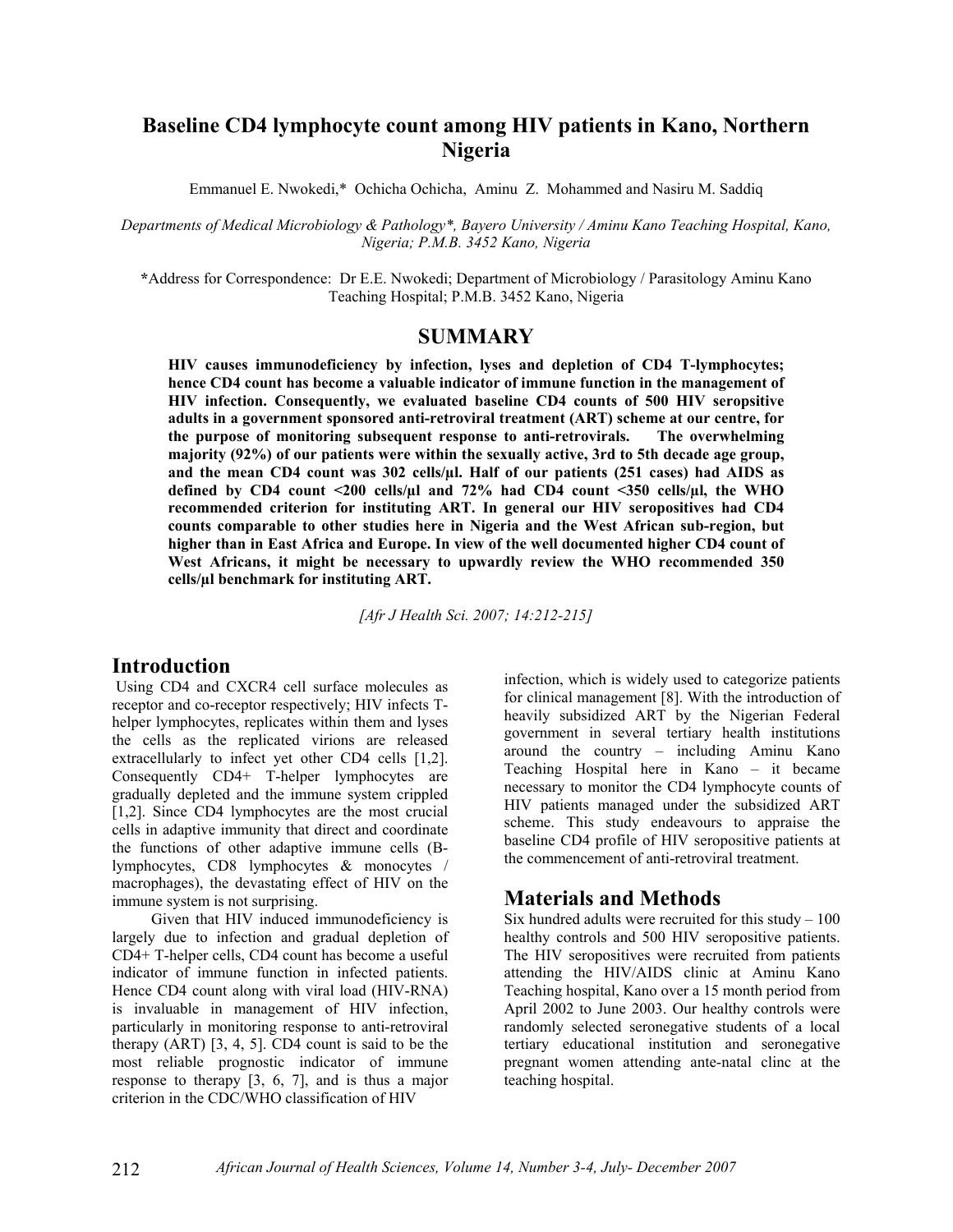Children were excluded from this study because initially the Federal Ministry of Health, subsidized ART scheme was only targeted at adults. Laboratory diagnosis of HIV infection was established by double ELISA technique (*Capillus* & *Immunocomb*), and CD4 count was estimated manually by *Dynal Enumeration Technique*. The CD4 lymphocytes were counted prior to commencement of ART and at six month intervals thereafter. Only the baseline data at the beginning of therapy was used for this study.

### **Results**

Of the 500HIV positive patients, 307 were males and 193 were females (M:  $F = 1.6:1$ ). Although the age range was quite wide (18-64 years), most patients (92%) fell within the 3rd to 5th decades. About half of the patients (251cases) had AIDS as defined by CD4 count below 200 cells/µl [8]. Seventy two percent of our study subjects (359 cases) had CD4 count  $\leq$ 350 cells/ $\mu$ l – the WHO laboratory criteria for instituting ART in a resource limited setting [9,10] such as here in Northern Nigeria. Only 9.6% (48 cases) had normal CD4 counts i.e.  $>600$  cells/ $\mu$ l. The mean CD4 count of HIV seropsitive individuals in this study was  $302$  cells/ $\mu$ l. The healthy controls were aged between 18 & 38 years and had CD4 counts ranging from 697 to 1829 cells/µl with a mean of 1295 cells/µl.

| CD4 count   | $<$ 20 years   | 20-29          | 30-39 | 40-49 | 50-59                       | $> 60$ years   | Total |
|-------------|----------------|----------------|-------|-------|-----------------------------|----------------|-------|
| Cells/µl    |                | years          | years | years | years                       |                |       |
| < 100       |                | 17             | 47    | 30    | 3                           |                | 97    |
| $100 - 199$ |                | 29             | 64    | 29    | 8                           | $\overline{2}$ | 133   |
| $200 - 299$ |                | 27             | 42    | 25    | 3                           |                | 99    |
| $300 - 399$ |                | 16             | 26    | 13    |                             |                | 57    |
| $400 - 499$ | $\overline{2}$ | 11             | 12    | 9     |                             |                | 34    |
| $500 - 599$ |                | 6              | 18    | 5     | $\mathfrak{D}$              |                | 32    |
| $600 - 699$ |                |                | 8     |       |                             |                | 9     |
| $700 - 799$ |                | $\overline{4}$ |       |       |                             |                | 7     |
| $800 - 899$ |                |                | 4     |       | $\mathcal{D}_{\mathcal{L}}$ |                | 7     |
| $900 - 999$ |                | $\overline{2}$ |       |       |                             |                | 4     |
| >1000       |                | $\overline{4}$ | 9     | 5     |                             |                | 20    |
| Total       | 8              | 117            | 232   | 118   | 22                          | 3              | 500   |

**Figure 1: age distribution of CD4 lymphocyte count among HIV patients in Kano** 

## **Discussion**

Most (92%) of the HIV positive patients in this study were within the 3rd to 5th decades age bracket, which is not surprising in view of the fact that these are the most sexually active age group – heterosexual intercourse being the major mode of transmission in Africa [11]. However since children in the first two decades were largely excluded from this study, the age profile is obviously skewed in favour of adults, and accentuates the prominence of the sexually active age group. In Jos, a neighbouring northern Nigerian city, similar study reported this sexually active 3rd to 5th decade age group comprised 46% (AIDS) and 59% (HIV positive) [12]. The lower proportion of the sexually active age group in their study could be partly explained by the inclusion of children. Males outnumbered females (M:  $F = 1.6:1$ ) in this

series comprising 61.4% of our HIV seropositives. This is at variance with the well-documented fact that women are biologically and socially more vulnerable to HIV infection, particularly in the third world [11]. Socio-cultural restrictions on Muslim women here in Nigeria's Islamic north adversely affect hospital attendance and may explain the lower proportion of women in our study.

 About half (50%) of our HIV patients had AIDS as defined by CD4 count  $\leq$  200 cells/ $\mu$ l which is comparable to 54% in Jos, another northern Nigerian city [12]. Obviously the major reason for this high proportion of AIDS is because of late presentation, largely due to the fact that we are yet to imbibe the culture of voluntary screening for early detection and treatment. Fear of stigmatization, lack of awareness and inadequate trained counseling personnel are some of the factors militating against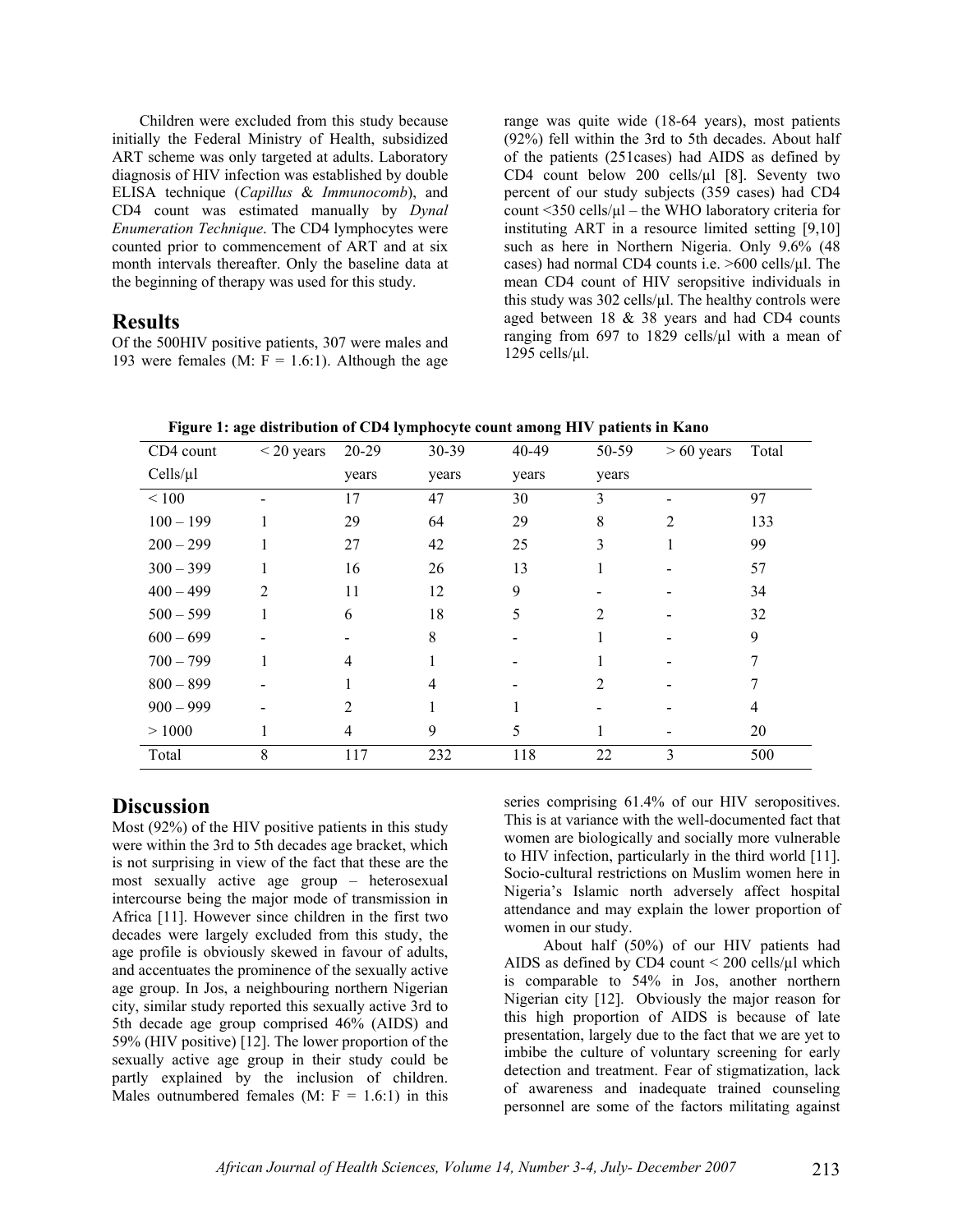voluntary screening. Many patients only seek medical attention and are diagnosed when HIV infection becomes complicated by AIDS defining illnesses. Blacks in South Africa similarly presented late with advanced disease [13].

 The mean CD4 count of our HIV patients was  $302$  cells/ $\mu$ l, which is higher than 270 cells/ $\mu$ l in the UK [14] A comparative study between HIV patients in France and Francophone West Africa similarly documented higher CD4 counts in West Africans than in Europe [15]. The mean CD4 count for our healthy controls – 1295 cells/ $\mu$ l - was also higher than the normal mean of 800 to1050 cells/ $\mu$ l in the Western world [6,16]. In Switzerland normal CD4 count was as low as 309 cells/µl [17]. Njoku et al in Jos, also reported higher mean CD4 counts in healthy controls and HIV patients than in the Western world [12]. They attributed this "physiologic lymphocytosis" in Africans to common infections in our environment. This hypothesis is somewhat undermined by reports from East Africa which document lower CD4 count than in the Western world [18,19]. It thus appears that this "physiologic lymphocytosis" is peculiar to West Africans, which suggests that genetic factors might also be involved rather than just microbial infections from the environment.

 The obvious implication of higher West African CD4 count in HIV management is that the widely adopted WHO/CDC classification of HIV infection based on CD4 count may need to be modified for West Africans. Consequently Anglaret et a [15] propose threshold values of 250 and 700 cells/µl rather than the CDC/WHO recommended 200 and 500 cells/µl for laboratory categorization of HIV infection. Thus it might be necessary to institute ART at higher CD4 counts of about 400-500 cells/ $\mu$ l in West Africa rather than the present 350 cells/µl. With the current benchmark of 350 cells/µl, over 70% of our patients already qualify for ART. An upward review of the benchmark translates to many more HIV seropositives requiring ART, which would strain the lean financial resources of the subsidized ART scheme.

### **References**

- 1. Murray PR, Baron EJ, Jorgensen JH et al. HIV in: Manual of clinical microbiology. *ASM press, Washington DC*. 2000. p1253- 1260.
- 2. Cotran RS, Kumar V, and Collins T. AIDS in: Robbins pathologic basis of disease. *WB Saunders Philadelphia*. 1999. p236-242.
- 3. Mellors JW, Munoz A, Giorgi JV Margolick JB, Tassoni CJ, Gupta P, Kingsley LA,

Todd JA, Saah AJ, Detels R, Phair JP, Rinaldo CRJr. Plasma viral load & CD4+ lymphocyte as prognostic markers of HIV-1 infection. *Annals of Internal Medicine* 1997; **126**:946-954.

- 4. Lundgren JD, Mocroft A, Gatell JM, Ledergerber B, D'Arminio Monforte A, Hermans P, Goebel FD, Blaxhult A, Kirk O, Phillips AN, EUROSIDA Study Group. A clinically prognostic scoring system for patients receiving HAART: results from EUROSIDA study. *Journal of Infectious Diseases*. 2002; **185**:178-187.
- 5. Ghani AC; de Wolf F; Ferguson NM; Donnelly CA; Coutinho R; Miedema F; Goudsmit J; Anderson RM. Surrogate markers for disease progression in treated HIV infection.*Journal of Acquired Immune Deficiency Syndrome.* 2001. **28:**226-231.
- 6. Bartlett JG, Gallant JE. CD4 cell count in Medical management of HIV infection. *John Hopkins Medicine, Baltimore*. 2004. p18-20.
- 7. Chene G, Sterne JA, May M, Costagliola D, Lodergerber B, Phillips AN, Dabis F, Lundgren J, D'Arminio Monforte A, de Wolf F, Hogg R, Reiss P, Justice A, Lepon C, Staszowski S, Gill J, Fatkenheuer G, Egger ME, Antiretroviral Therapy Cohort Collaboration. Prognostic importance of initial response in HIV-1 infected patients starting potent anti-retroviral therapy: Analysis of prospective studies. *Lancet* 2003; **362**:679-686.
- 8. Center for disease control & prevention. 1993 Revised classification system and expanded surveillance definition for AIDS. *MMWR*. 1992; 41: 2-4
- 9. World Health Organization (WHO). Scaling up antiretroviral therapy in resource-limited settings: treatment guidelines for a public health approach. 2003 revision. Geneva: WHO; 2004. 68p
- 10. Federal Ministry of Health. Guidelines for the use of Anti-retroviral drugs in Nigeria. FMOH, Abuja. 2003. p35.
- 11. UNAIDS: HIV Epidemic A global update. UNITED NATIONS World AIDS day report. *Health Millions*. 1998**; 24:** 3-5.
- 12. Njoku MO, Sirisena ND, Idoko JA, Jelpe D. CD4+ T-lymphocyte counts in patients with HIV-1 and healthy population in Jos, Nigeria. *Nigerian Postgraduate Medical Journal*. 2003; **10**:135-139.
- 13. Burns F, Fakova A, Copas A. Africans with HIV present with advanced disease in the era of HAART. *International Conference on*